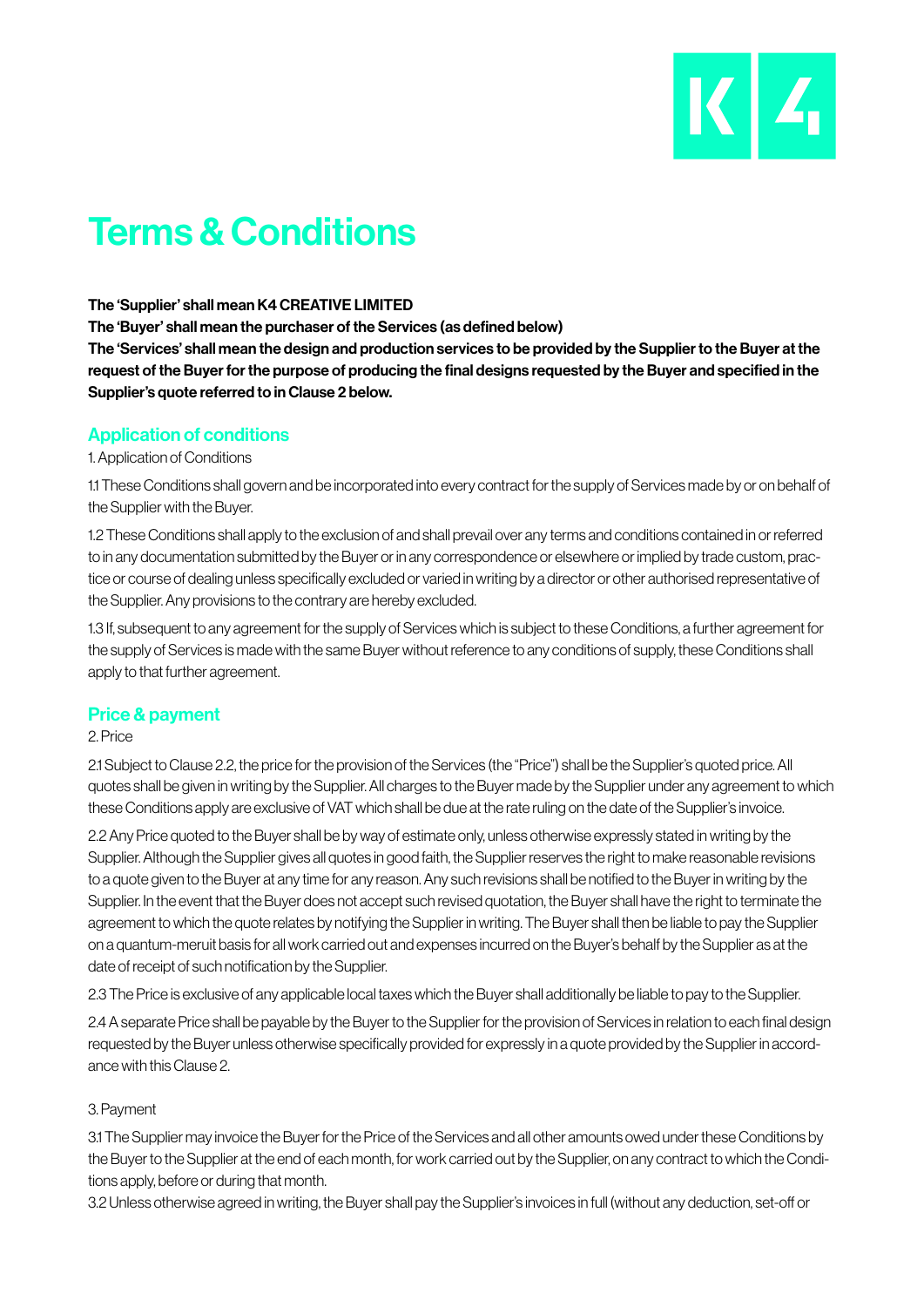

counterclaim) within 30 days of the date of the Supplier's invoice.

3.3 Without prejudice to any rights or remedies available to the Supplier, interest on overdue invoices shall accrue from the date when payment becomes due from day to day until the date of payment at a rate of 2% per annum above HSBC PLC's base rate from time to time in force and shall accrue at such a rate after as well as before any judgment. The Buyer shall pay the interest on demand.

3.4 If the Buyer fails to make any payment on the date that payment is due then, without prejudice to any of the Supplier's other rights or available remedies, the Supplier may withhold any or all of the Services to be provided by the Supplier hereunder until all amounts overdue have been paid.

3.5 If, in the Supplier's opinion, the creditworthiness of the Buyer has deteriorated prior to or during performance of the Services, the Supplier may require full or partial payment of the Price prior to commencing or resuming performance of the Services, or may suspend performance altogether.

3.6 As a consequence of the Buyer placing an order for Services with the Supplier, the Supplier may incur expenses. The Supplier may also make commitments and incur expenses with third parties. The Buyer shall be liable to pay for any such expenses incurred by the Supplier on behalf of the Buyer in providing the Services in addition to paying the Price of the Services. In addition, orders for Services may only be cancelled by the Buyer on written notice to the Supplier and on payment to the Supplier of reasonable cancellation charges which take into account expenses incurred and commitments already made by the Supplier on the Buyer's behalf.

# Obligations of the buyer

## 4. Provision of information by the Buyer

4.1 The Buyer is responsible for providing the Supplier with all necessary information, documents (in whatever form) and instructions to enable the Supplier to provide the Services. The Supplier shall not be liable for any defects in the provision of the Services which are attributable to the Buyer's failure to comply fully with this Clause 4.1.

4.2 If the Supplier incurs any costs as a result of the Buyer's failure to comply with Clause 4.1 the Buyer must pay those costs in addition to the Price.

# Indemnity and infringement of third party rights

#### 5. Third party claims

5.1 The Supplier warrants to the Buyer that in providing the Services it shall not knowingly infringe the rights of any third parties.

5.2 The Buyer shall keep the Supplier fully indemnified against all losses and all actions, claims, proceedings, costs and damages arising out of any claims made by a third party that the Supplier has infringed that third party's rights, unless the Supplier is in breach of the warranty in paragraph 5.1 hereof.

## **Assignment**

## 6. Assignment

6.1 None of the rights or obligations of the Buyer under these Conditions may be assigned or transferred in whole or in part without the prior written consent of the Supplier.

6.2 The Supplier may license or sub-contract all or any part of its rights and obligations under any contract to which these Conditions apply without the Buyer's consent.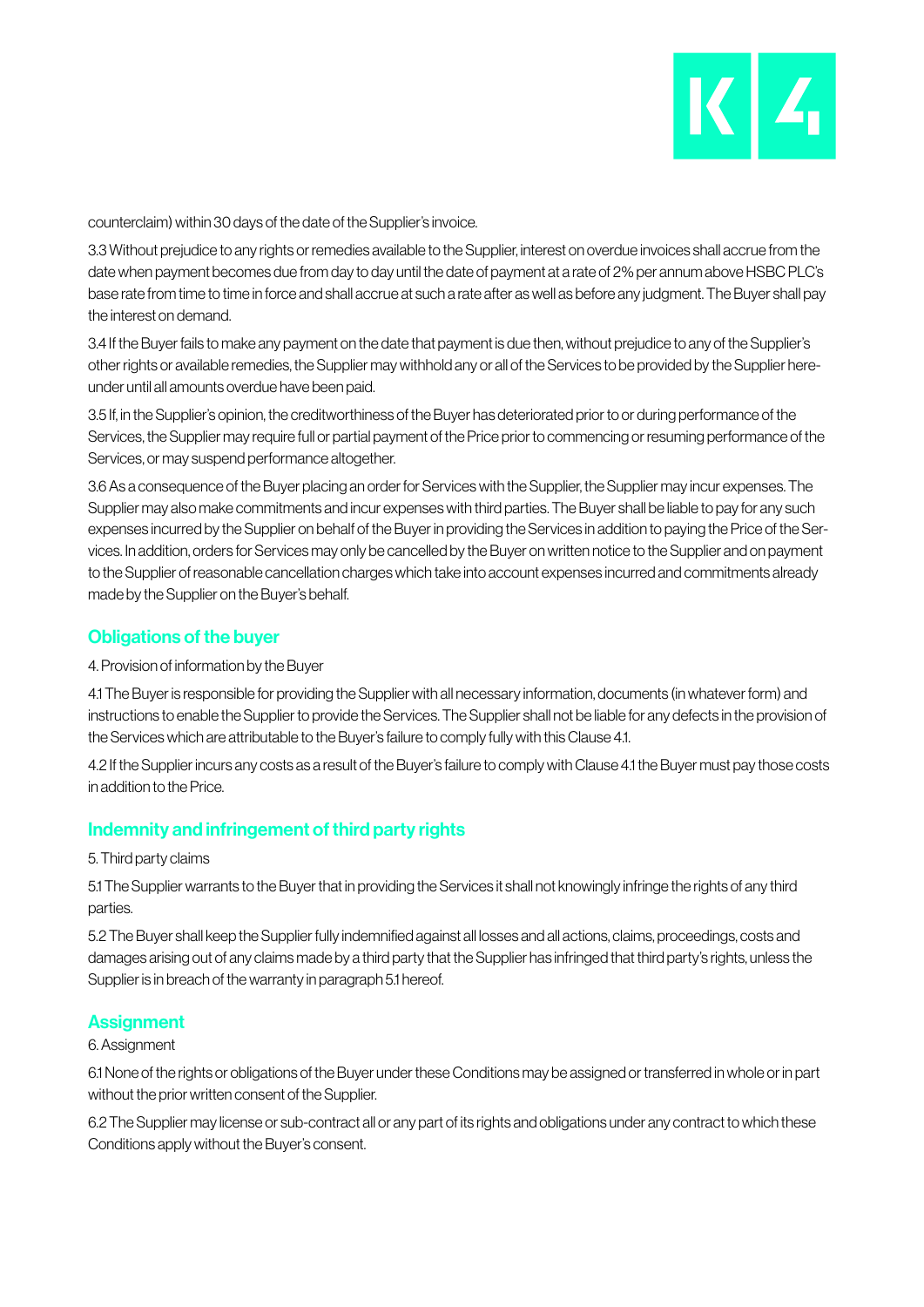

# Ownership of intellectual property rights

7. Intellectual Property

7.1 No right or licence is granted to the Buyer or any other party under any agreement to which these Conditions apply in respect of any patent, trade mark, copyright, registered design right or other intellectual property right of the Supplier or any third party.

7.2 Where any designs or specifications have been supplied by the Buyer to the Supplier then the Buyer warrants that the use of those designs or specifications for the provision of the Services shall not infringe the rights of any third party. The Buyer shall keep the Supplier fully indemnified against all losses and all actions, claims, proceedings, costs and damages arising out of any claims made by a third party that the Supplier has infringed that third party's rights as a result of breach by the Buyer of this Clause 7.2.

7.3 The copyright in any drawings and documents supplied to the Supplier hereunder by or on behalf of the Buyer is deemed to be the property of the Buyer.

7.4 All documents, drawings, programmes, artworks and photomasks generated by the Supplier in providing the Services (the "Works") (and all intellectual property rights therein, of whatever nature and wherever in the world subsisting) shall be owned by and vest in the Supplier unless otherwise expressly agreed in writing between the Supplier and the Buyer. In the event that the Buyer shall own the intellectual property rights in any Works by virtue of such express agreement with the Supplier, the Buyer agrees that the Supplier may reproduce those Works for the purposes of the Supplier's own publicity without further reference to the Buyer.

7.5 All information provided by the Buyer to the Supplier in connection with the provision of the Services which the Buyer informs the Supplier is confidential and/or commercially sensitive shall be treated as and kept confidential by the Supplier. References to "information" in this Clause 7.5 shall include information provided by employees, contractors, agents, representatives or advisers of the Buyer, or information which is obtained by the Supplier through observation during visits to any of the Buyer's premises or those of the Buyer's agents, representatives or advisers and whether such information is received orally or in writing or by any other means.

7.6 The Buyer acknowledges that in providing the Services the Supplier may have to enter into agreements in relation to works in which third parties ("Third Parties") own the intellectual property rights ("Third Party Works") to enable the Supplier and the Buyer to make use of Third Party Works in connection with a design or designs provided by the Supplier to the Buyer. The Buyer agrees to use Third Party Works only in a way which is consistent with the rights or permission granted to the Supplier by Third Parties and of which the Supplier shall inform the Buyer. The Buyer shall keep the Supplier fully indemnified against all losses and all actions, claims, proceedings, costs and damages arising out of any claims made by Third Parties that the Supplier has infringed those Third Parties' rights as a result of breach by the Buyer of this Clause 7.6.

7.7 The Supplier hereby asserts all its moral rights under the Copyright, Designs and Patents Act 1988 including the right to be identified as the creator of all works created by it in providing the Services.

7.8 Neither party shall be liable for any delay in performance or failure to perform any of its obligations under any agreement to which these Conditions apply insofar as the delay or failure is due to any event beyond the reasonable control of that party.

# Time of the essence

## 8. Time of the Essence

8.1 Time of payment of all monies payable by the Buyer to the Supplier shall be of the essence for all agreements between the Buyer and the Supplier to which these Conditions apply.

8.2 The Supplier will use all reasonable endeavours to perform the Services by any specified or requested date, but each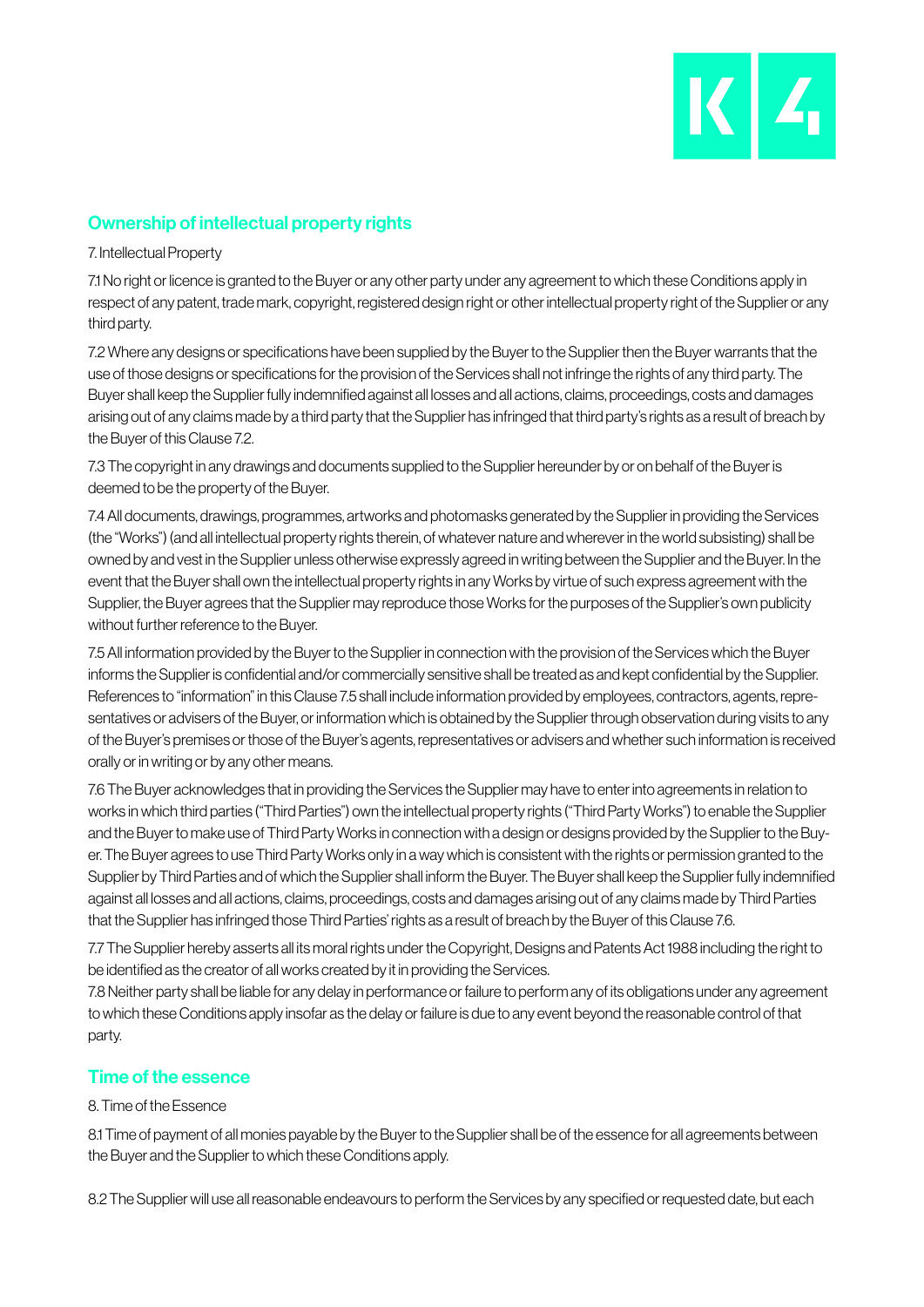

date is to be treated as an estimate only. The Supplier shall not be liable for any delay in the performance of the Services including for any delay caused by any of the Supplier's sub-contractors, agents or suppliers. Time for performance shall not be of the essence of any agreement to which these Conditions apply and shall not be made so by the service of any notice. Any delay in the provision of the Services will not entitle the Buyer to reject the Services, to terminate any agreement to which these Conditions apply, or to withhold payment or make late payment of any sums due to the Supplier under these Conditions or any agreement to which these Conditions apply.

# Breach of contract

## 9. Liability of the Supplier

In the event of breach by the Supplier of any of the provisions of these Conditions or of any agreement to which these Conditions apply the liability of the Supplier shall be limited to the extent that it is covered by any insurance policy taken out by the Supplier and operative at the time the liability accrues. In the event that the Supplier's liability is not covered by any insurance policy, the Supplier's liability shall be limited to the Price of the Services. The Supplier shall not be liable for any consequential or indirect loss (such as loss of profits or loss of contracts) suffered by the Buyer

# Governing law

## 10. Governing Law

10.1 Any contract to which these Conditions apply shall be governed by and construed in accordance with the Laws of England and Wales.

10.2 All disputes arising out of any agreement to which these Conditions apply shall be subject to the exclusive jurisdiction of the Courts of England and Wales.

# Contracts (rights of third parties) act 1999

## 11. Contracts (Rights of Third Parties) Act 1999

For the purposes of the Contracts (Rights of Third Parties) Act 1999, this Agreement is not intended to, and does not, give any person who is not a party to it, any right to enforce any of its provisions.

## General principles of law

- 12. Force Majeure
- 13. Termination

13.1 The Supplier may terminate any agreement with the Buyer to which these Conditions apply immediately by giving notice in writing to the Buyer if:

13.1.1 the Buyer ceases or threatens to cease to carry on business;

13.1.2 the Buyer has a receiver or administrative receiver appointed, passes a resolution for winding-up (otherwise than for the purpose of a bona fide scheme of solvent amalgamation or reconstruction) or a court of competent jurisdiction makes an order to that effect, becomes subject to an administration order, enters into any voluntary arrangement with its creditors or ceases or threatens to cease to carry on business or if any national or local law equivalent of any of the foregoing occurs;

13.1.3 the Buyer fails to pay on its due date, or within any agreed period of grace, any sum due in accordance with these Conditions or under any other agreement with the Supplier;

13.1.4 the Buyer commits a material breach of any term of these Conditions or of any agreement to which these Conditions apply which, in the case of a breach capable of being remedied, is not remedied within 14 days of the date of a written request to do so;

13.1.5 the Buyer exceeds its credit limit with the Supplier; or